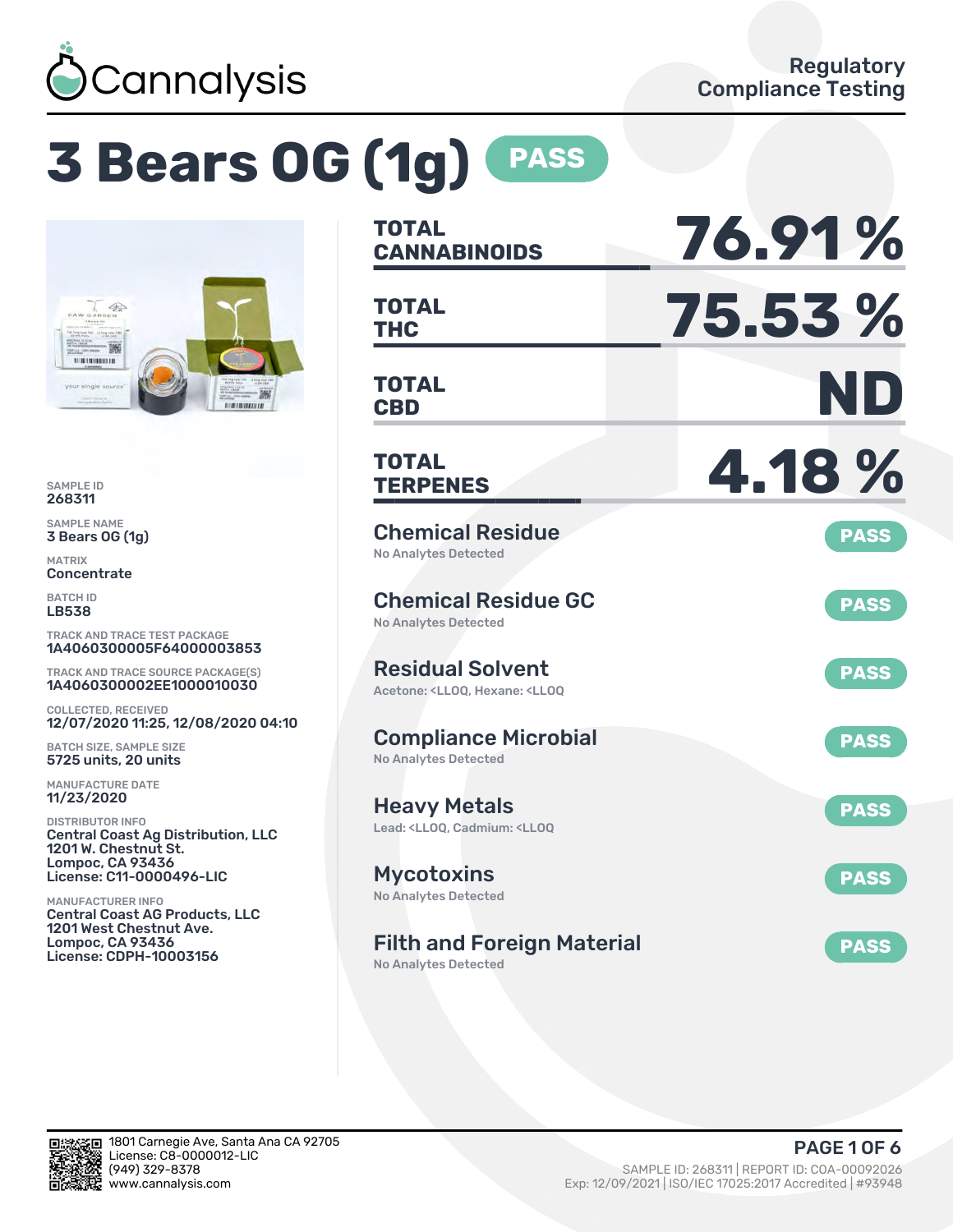

## CANNABINOID ANALYSIS

TOTAL THC,CBD, and CANNABINOIDS value(s) have been decarboxylated.

| TOTAL THC:          | 755.3 mg/g (75.53 %), 755.3 mg per package |
|---------------------|--------------------------------------------|
| TOTAL CBD:          | ND.                                        |
| TOTAL CANNABINOIDS: | 769.1 mg/g (76.91%)                        |

UNIT OF MEASUREMENT: Milligrams per Gram(mg/g)

| <b>ANALYTE</b>         | <b>RESULT</b>        | LOD    | <b>LLOO</b> | <b>ANALYTE</b>   | <b>RESULT</b>         | LOD    | <b>LLOO</b> |
|------------------------|----------------------|--------|-------------|------------------|-----------------------|--------|-------------|
| THCa                   | 835.2 mg/g (83.52 %) | 0.2000 | 0.4000      | CBD <sub>v</sub> | ND                    | 0.2000 | 0.4000      |
| D9THC                  | 22.83 mg/g (2.283 %) | 0.2000 | 0.4000      | CBGa             | 11.34 mg/g (1.134 %)  | 0.2000 | 0.4000      |
| D8THC                  | ND                   | 0.2000 | 0.4000      | <b>CBG</b>       | 3.847 mg/g (0.3847 %) | 0.2000 | 0.4000      |
| <b>THC<sub>v</sub></b> | <b>ND</b>            | 0.2000 | 0.4000      | <b>CBN</b>       | <b>ND</b>             | 0.2000 | 0.4000      |
| CBDa                   | <b>ND</b>            | 0.2000 | 0.4000      | CBC              | <b>ND</b>             | 0.2000 | 0.4000      |
| <b>CBD</b>             | <b>ND</b>            | 0.2000 | 0.4000      |                  |                       |        |             |

#### ADDITIONAL INFORMATION

| Method:              | SOP-TECH-001 | Sample Prepped: 12/08/2020 14:03  | Sample Approved: 12/09/2020 10:44  |  |
|----------------------|--------------|-----------------------------------|------------------------------------|--|
| Instrument: UPLC-DAD |              | Sample Analyzed: 12/08/2020 17:36 | Prep-Analytical Batch: 24241-18864 |  |



## TERPENE ANALYSIS

| UNIT OF MEASUREMENT: | Milligrams per Gram(mg/g) |
|----------------------|---------------------------|
|----------------------|---------------------------|

| <b>ANALYTE</b>   | <b>RESULT</b>                                                                                                             | <b>LOD</b> | <b>LLOQ</b> | <b>ANALYTE</b>         | <b>RESULT</b>                                      | <b>LOD</b> | <b>LLOQ</b> |
|------------------|---------------------------------------------------------------------------------------------------------------------------|------------|-------------|------------------------|----------------------------------------------------|------------|-------------|
| 3-Carene         | ND                                                                                                                        | 0.5000     | 1.000       | Alpha bisabolol        | <ll0q< td=""><td>0.5000</td><td>1.000</td></ll0q<> | 0.5000     | 1.000       |
| Alpha cedrene    | <b>ND</b>                                                                                                                 | 0.5000     | 1.000       | Alpha humulene         | 3.446 mg/g $(0.3446\%)$                            | 0.5000     | 1.000       |
| Alpha pinene     | <lloq< td=""><td>0.5000</td><td>1.000</td><td>Alpha terpinene</td><td><b>ND</b></td><td>0.5000</td><td>1.000</td></lloq<> | 0.5000     | 1.000       | Alpha terpinene        | <b>ND</b>                                          | 0.5000     | 1.000       |
| Alpha terpineol  | 1.164 mg/g $(0.1164\%)$                                                                                                   | 0.3300     | 0.6500      | Beta caryophyllene     | 11.34 mg/g (1.134 %)                               | 0.5000     | 1.000       |
| Beta myrcene     | 8.822 mg/g (0.8822 %)                                                                                                     | 0.5000     | 1.000       | Beta pinene            | <lloq< td=""><td>0.6100</td><td>1.210</td></lloq<> | 0.6100     | 1.210       |
| Borneol          | <b>ND</b>                                                                                                                 | 0.5000     | 1.000       | Camphene               | <b>ND</b>                                          | 0.5000     | 1.000       |
| Camphor          | <b>ND</b>                                                                                                                 | 0.5000     | 1.000       | Caryophyllene oxide ND |                                                    | 0.5000     | 1.000       |
| Cedrol           | <b>ND</b>                                                                                                                 | 0.5000     | 1.000       | Cis nerolidol          | <b>ND</b>                                          | 0.5000     | 1.000       |
| Eucalyptol       | <b>ND</b>                                                                                                                 | 0.5000     | 1.000       | Fenchol                | 1.097 mg/g $(0.1097%)$                             | 0.5000     | 1.000       |
| Fenchone         | <b>ND</b>                                                                                                                 | 0.5000     | 1.000       | Gamma terpinene        | <b>ND</b>                                          | 0.5000     | 1.000       |
| Gamma terpineol  | <b>ND</b>                                                                                                                 | 0.1000     | 0.2100      | Geranyl acetate        | <b>ND</b>                                          | 0.5000     | 1.000       |
| Guaiol           | <b>ND</b>                                                                                                                 | 0.5000     | 1.000       | Isoborneol             | <b>ND</b>                                          | 0.5000     | 1.000       |
| Isopulegol       | <b>ND</b>                                                                                                                 | 0.5000     | 1.000       | Limonene               | 4.216 mg/g (0.4216 %)                              | 0.5000     | 1.000       |
| Linalool         | 3.147 mg/g (0.3147 %)                                                                                                     | 0.5000     | 1.000       | Menthol                | <b>ND</b>                                          | 0.5000     | 1.000       |
| Ocimene 1        | <b>ND</b>                                                                                                                 | 0.1600     | 0.3100      | Ocimene 2              | 2.250 mg/g $(0.2250\%)$                            | 0.3500     | 0.6900      |
| P-cymene         | <b>ND</b>                                                                                                                 | 0.5200     | 1.050       | P-mentha-1,5-diene ND  |                                                    | 0.5000     | 1.000       |
| Pulegone         | <b>ND</b>                                                                                                                 | 0.5000     | 1.000       | Sabinene               | <b>ND</b>                                          | 0.5000     | 1.000       |
| Sabinene hydrate | <b>ND</b>                                                                                                                 | 0.5000     | 1.000       | Terpinolene            | 1.564 mg/g $(0.1564\%)$                            | 0.5000     | 1.000       |
|                  | Trans beta farnesene 4.776 mg/g (0.4776 %)                                                                                | 0.5000     | 1.000       | Trans nerolidol        | <lloq< td=""><td>0.5000</td><td>1.000</td></lloq<> | 0.5000     | 1.000       |
| Valencene        | <b>ND</b>                                                                                                                 | 0.5000     | 1.000       |                        |                                                    |            |             |

#### ADDITIONAL INFORMATION

| Method:     | SOP-TECH  |
|-------------|-----------|
| Instrument: | GC-MS-FII |

Method: SOP-TECH-027 Sample Prepped: 12/08/2020 13:17 Sample Approved: 12/09/2020 15:39 Prep-Analytical Batch: 24239-18836



1801 Carnegie Ave, Santa Ana CA 92705 License: C8-0000012-LIC<br>(949) 329-8378

#### PAGE 2 OF 6

(949) 329-8378 SAMPLE ID: 268311 | REPORT ID: COA-00092026 Exp: 12/09/2021 | ISO/IEC 17025:2017 Accredited | #93948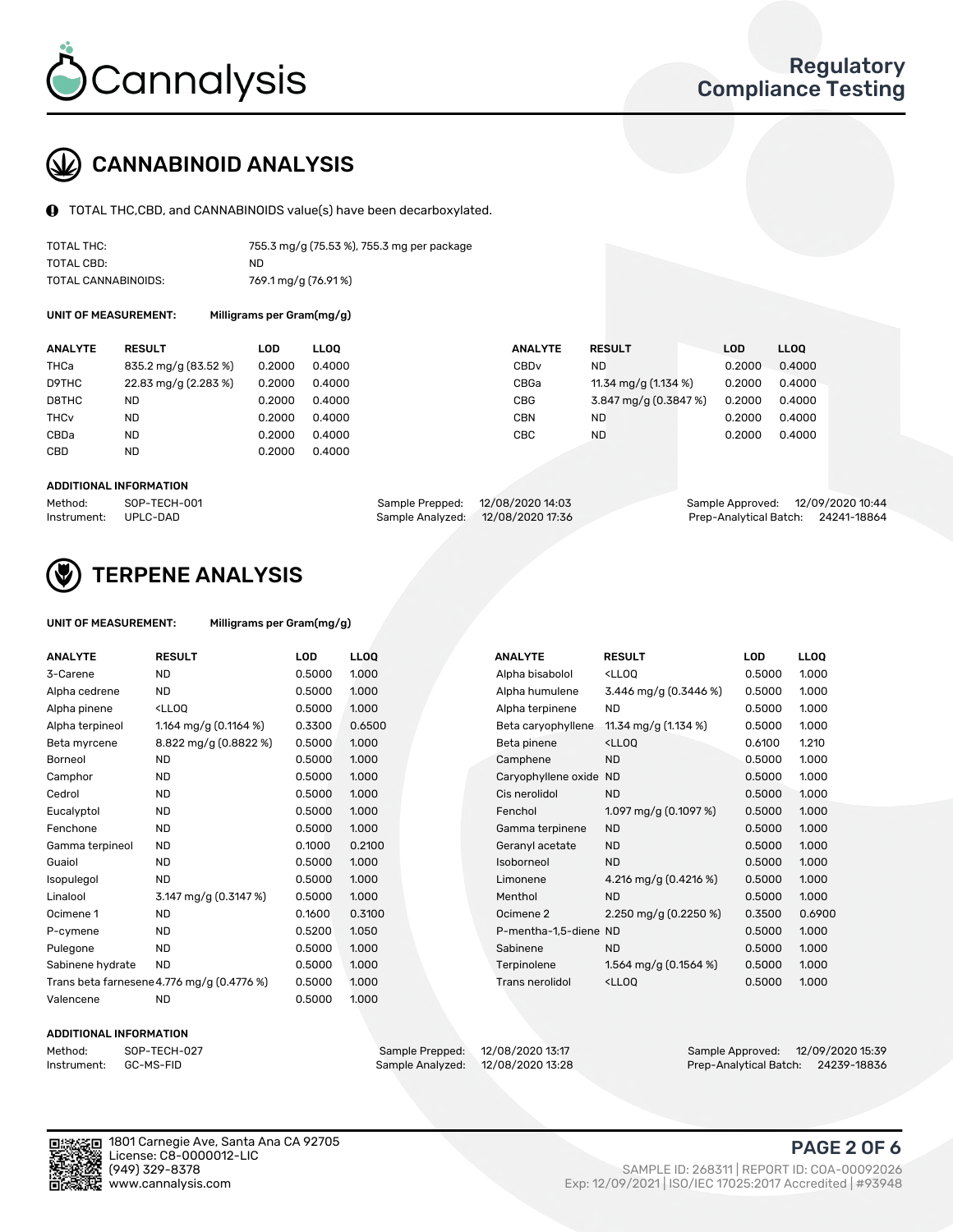

## CHEMICAL RESIDUE ANALYSIS PASS

UNIT OF MEASUREMENT: Micrograms per Gram(ug/g)

| <b>ANALYTE</b>    | <b>RESULT</b> | <b>LOD</b> | LL <sub>OO</sub> | <b>ACTION LEVEL</b> |      | <b>ANALYTE</b>      | <b>RESULT</b> | LOD    | <b>LLOQ</b> | <b>ACTION LEVEL</b> |      |
|-------------------|---------------|------------|------------------|---------------------|------|---------------------|---------------|--------|-------------|---------------------|------|
| Abamectin         | <b>ND</b>     | 0.0200     | 0.0400           | 0.1000              | Pass | Acephate            | <b>ND</b>     | 0.0200 | 0.0400      | 0.1000              | Pass |
| Acequinocyl       | <b>ND</b>     | 0.0200     | 0.0400           | 0.1000              | Pass | Acetamiprid         | <b>ND</b>     | 0.0200 | 0.0400      | 0.1000              | Pass |
| Aldicarb          | <b>ND</b>     | 0.0200     | 0.0400           | 0.0                 | Pass | Azoxystrobin        | <b>ND</b>     | 0.0200 | 0.0400      | 0.1000              | Pass |
| <b>Bifenazate</b> | <b>ND</b>     | 0.0200     | 0.0400           | 0.1000              | Pass | <b>Bifenthrin</b>   | <b>ND</b>     | 0.0200 | 0.0400      | 3.000               | Pass |
| <b>Boscalid</b>   | <b>ND</b>     | 0.0200     | 0.0400           | 0.1000              | Pass | Carbaryl            | <b>ND</b>     | 0.0200 | 0.0400      | 0.5000              | Pass |
| Carbofuran        | <b>ND</b>     | 0.0200     | 0.0400           | 0.0                 | Pass | Chlorantraniliprole | <b>ND</b>     | 0.0200 | 0.0400      | 10.00               | Pass |
| Clofentezine      | <b>ND</b>     | 0.0200     | 0.0400           | 0.1000              | Pass | Coumaphos           | <b>ND</b>     | 0.0200 | 0.0400      | 0.0                 | Pass |
| Cyfluthrin        | <b>ND</b>     | 0.4000     | 1.000            | 2.000               | Pass | Cypermethrin        | <b>ND</b>     | 0.4000 | 1.000       | 1.000               | Pass |
| Daminozide        | <b>ND</b>     | 0.0200     | 0.0400           | 0.0                 | Pass | Diazinon            | <b>ND</b>     | 0.0200 | 0.0400      | 0.1000              | Pass |
| Dichlorvos        | <b>ND</b>     | 0.0200     | 0.0400           | 0.0                 | Pass | Dimethoate          | <b>ND</b>     | 0.0200 | 0.0400      | 0.0                 | Pass |
| Dimethomorph      | <b>ND</b>     | 0.0200     | 0.0400           | 2.000               | Pass | Ethoprophos         | <b>ND</b>     | 0.0200 | 0.0400      | 0.0                 | Pass |
| Etofenprox        | <b>ND</b>     | 0.0200     | 0.0400           | 0.0                 | Pass | Etoxazole           | <b>ND</b>     | 0.0200 | 0.0400      | 0.1000              | Pass |
| Fenhexamid        | <b>ND</b>     | 0.0200     | 0.0400           | 0.1000              | Pass | Fenoxycarb          | <b>ND</b>     | 0.0200 | 0.0400      | 0.0                 | Pass |
| Fenpyroximate     | <b>ND</b>     | 0.0200     | 0.0400           | 0.1000              | Pass | Fipronil            | <b>ND</b>     | 0.0400 | 0.1000      | 0.0                 | Pass |
| Flonicamid        | <b>ND</b>     | 0.0200     | 0.0400           | 0.1000              | Pass | Fludioxonil         | <b>ND</b>     | 0.0200 | 0.0400      | 0.1000              | Pass |
| Hexythiazox       | <b>ND</b>     | 0.0200     | 0.0400           | 0.1000              | Pass | Imazalil            | <b>ND</b>     | 0.0200 | 0.0400      | 0.0                 | Pass |
| Imidacloprid      | <b>ND</b>     | 0.0200     | 0.0400           | 5.000               | Pass | Kresoxim methyl     | <b>ND</b>     | 0.0200 | 0.0400      | 0.1000              | Pass |
| Malathion         | <b>ND</b>     | 0.0200     | 0.0400           | 0.5000              | Pass | Metalaxyl           | <b>ND</b>     | 0.0200 | 0.0400      | 2.000               | Pass |
| Methiocarb        | <b>ND</b>     | 0.0200     | 0.0400           | 0.0                 | Pass | Methomyl            | <b>ND</b>     | 0.0200 | 0.0400      | 1.000               | Pass |
| Mevinphos         | <b>ND</b>     | 0.0200     | 0.0400           | 0.0                 | Pass | Myclobutanil        | <b>ND</b>     | 0.0200 | 0.0400      | 0.1000              | Pass |
| Naled             | <b>ND</b>     | 0.0200     | 0.0400           | 0.1000              | Pass | Oxamyl              | <b>ND</b>     | 0.0200 | 0.0400      | 0.5000              | Pass |
| Paclobutrazol     | <b>ND</b>     | 0.0200     | 0.0400           | 0.0                 | Pass | Permethrins         | <b>ND</b>     | 0.0400 | 0.1000      | 0.5000              | Pass |
| Phosmet           | <b>ND</b>     | 0.0200     | 0.0400           | 0.1000              | Pass | Piperonyl butoxide  | <b>ND</b>     | 0.0200 | 0.0400      | 3.000               | Pass |
| Prallethrin       | <b>ND</b>     | 0.0200     | 0.0400           | 0.1000              | Pass | Propiconazole       | <b>ND</b>     | 0.0200 | 0.0400      | 0.1000              | Pass |
| Propoxur          | <b>ND</b>     | 0.0200     | 0.0400           | 0.0                 | Pass | Pyrethrins          | <b>ND</b>     | 0.0200 | 0.0400      | 0.5000              | Pass |
| Pyridaben         | <b>ND</b>     | 0.0200     | 0.0400           | 0.1000              | Pass | Spinetoram          | <b>ND</b>     | 0.0200 | 0.0400      | 0.1000              | Pass |
| Spinosad          | <b>ND</b>     | 0.0300     | 0.0700           | 0.1000              | Pass | Spiromesifen        | <b>ND</b>     | 0.0200 | 0.0400      | 0.1000              | Pass |
| Spirotetramat     | <b>ND</b>     | 0.0200     | 0.0400           | 0.1000              | Pass | Spiroxamine         | <b>ND</b>     | 0.0200 | 0.0400      | 0.0                 | Pass |
| Tebuconazole      | <b>ND</b>     | 0.0200     | 0.0400           | 0.1000              | Pass | Thiacloprid         | <b>ND</b>     | 0.0200 | 0.0400      | 0.0                 | Pass |
| Thiamethoxam      | <b>ND</b>     | 0.0200     | 0.0400           | 5.000               | Pass | Trifloxystrobin     | <b>ND</b>     | 0.0200 | 0.0400      | 0.1000              | Pass |
|                   |               |            |                  |                     |      |                     |               |        |             |                     |      |

#### ADDITIONAL INFORMATION

Method: SOP-TECH-002 Sample Prepped: 12/08/2020 18:36 Sample Approved: 12/09/2020 16:08 Instrument: LC-MS/MS Sample Analyzed: 12/08/2020 18:45 Prep-Analytical Batch: 24269-18873



PAGE 3 OF 6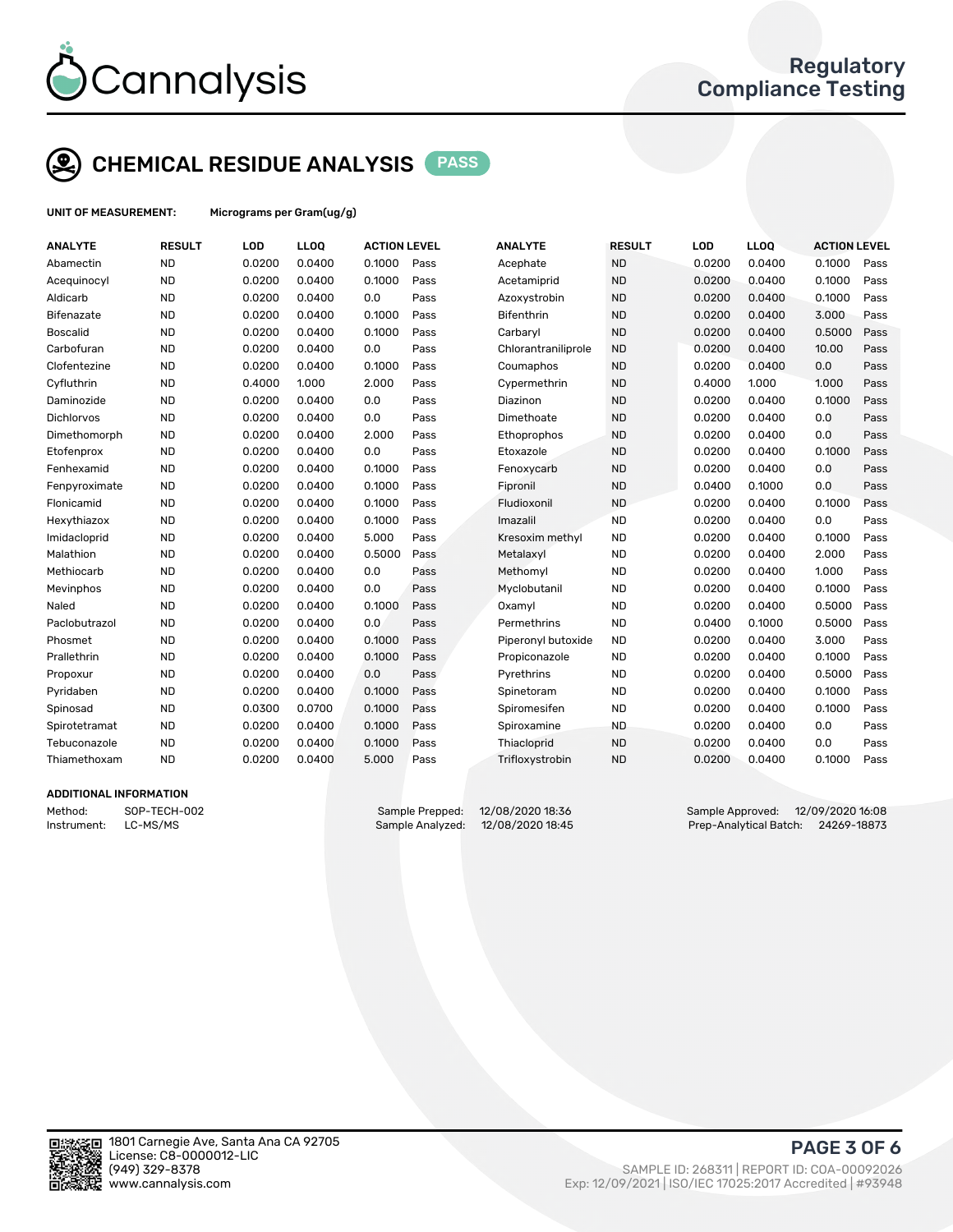

## CHEMICAL RESIDUE GC ANALYSIS PASS

| UNIT OF MEASUREMENT: | M |
|----------------------|---|
|----------------------|---|

licrograms per Gram(ug/g)

| <b>ANALYTE</b>                                     | <b>RESULT</b> | LOD    | <b>LLOO</b> | <b>ACTION LEVEL</b> |                                     | <b>ANALYTE</b>                       | <b>RESULT</b> | LOD              | <b>LLOO</b>            | <b>ACTION LEVEL</b>             |      |
|----------------------------------------------------|---------------|--------|-------------|---------------------|-------------------------------------|--------------------------------------|---------------|------------------|------------------------|---------------------------------|------|
| Captan                                             | <b>ND</b>     | 0.1000 | 0.2000      | 0.7000              | Pass                                | Chlordane                            | <b>ND</b>     | 0.0109           | 0.0136                 | 0.0                             | Pass |
| Methyl parathion                                   | <b>ND</b>     | 0.0400 | 0.1000      | 0.0                 | Pass                                | <b>PCNB</b>                          | <b>ND</b>     | 0.0200           | 0.0400                 | 0.1000                          | Pass |
| Chlorfenapyr                                       | <b>ND</b>     | 0.0800 | 0.1000      | 0.0                 | Pass                                | Chlorpyrifos                         | <b>ND</b>     | 0.0800           | 0.1000                 | 0.0                             | Pass |
| <b>ADDITIONAL INFORMATION</b>                      |               |        |             |                     |                                     |                                      |               |                  |                        |                                 |      |
| SOP-TECH-010<br>Method:<br>GC-MS/MS<br>Instrument: |               |        |             |                     | Sample Prepped:<br>Sample Analyzed: | 12/08/2020 18:36<br>12/08/2020 18:45 |               | Sample Approved: | Prep-Analytical Batch: | 12/09/2020 14:18<br>24270-18874 |      |

### RESIDUAL SOLVENT ANALYSIS PASS

UNIT OF MEASUREMENT: Micrograms per Gram(ug/g)

| <b>ANALYTE</b>       | <b>RESULT</b>                                                                                                                                                                   | <b>LOD</b> | <b>LLOO</b> | <b>ACTION LEVEL</b> |      | <b>ANALYTE</b>     | <b>RESULT</b> | LOD    | <b>LLOO</b> | <b>ACTION LEVEL</b> |      |
|----------------------|---------------------------------------------------------------------------------------------------------------------------------------------------------------------------------|------------|-------------|---------------------|------|--------------------|---------------|--------|-------------|---------------------|------|
| Acetone              | <lloo< th=""><th>5.000</th><th>250.0</th><th>5000</th><th>Pass</th><th>Acetonitrile</th><th><b>ND</b></th><th>5.000</th><th>50.00</th><th>410.0</th><th>Pass</th></lloo<>       | 5.000      | 250.0       | 5000                | Pass | Acetonitrile       | <b>ND</b>     | 5.000  | 50.00       | 410.0               | Pass |
| Benzene              | <b>ND</b>                                                                                                                                                                       | 0.5000     | 1.000       | 1.000               | Pass | <b>Butane</b>      | <b>ND</b>     | 76.80  | 96.00       | 5000                | Pass |
| Chloroform           | <b>ND</b>                                                                                                                                                                       | 0.5000     | 1.000       | 1.000               | Pass | Ethanol            | <b>ND</b>     | 10.00  | 50.00       | 5000                | Pass |
| <b>Ethyl Acetate</b> | <b>ND</b>                                                                                                                                                                       | 5.000      | 50.00       | 5000                | Pass | <b>Ethyl Ether</b> | <b>ND</b>     | 25.00  | 50.00       | 5000                | Pass |
| Ethylene oxide       | <b>ND</b>                                                                                                                                                                       | 0.5000     | 1.000       | 1.000               | Pass | Heptane            | <b>ND</b>     | 1.000  | 5.000       | 5000                | Pass |
| Hexane               | <lloo< td=""><td>0.5000</td><td>5.000</td><td>290.0</td><td>Pass</td><td>Isopropyl Alcohol</td><td><b>ND</b></td><td>5.000</td><td>50.00</td><td>5000</td><td>Pass</td></lloo<> | 0.5000     | 5.000       | 290.0               | Pass | Isopropyl Alcohol  | <b>ND</b>     | 5.000  | 50.00       | 5000                | Pass |
| Methanol             | <b>ND</b>                                                                                                                                                                       | 10.00      | 50.00       | 3000                | Pass | Methylene chloride | <b>ND</b>     | 0.5000 | 1.000       | 1.000               | Pass |
| Pentane              | <b>ND</b>                                                                                                                                                                       | 1.000      | 50.00       | 5000                | Pass | Propane            | <b>ND</b>     | 16.00  | 20.00       | 5000                | Pass |
| Toluene              | <b>ND</b>                                                                                                                                                                       | 0.5000     | 1.000       | 890.0               | Pass | <b>Xylenes</b>     | <b>ND</b>     | 6.000  | 100.0       | 2170                | Pass |
| Trichloroethylene    | <b>ND</b>                                                                                                                                                                       | 0.2500     | 1.000       | 1.000               | Pass | 1.2-Dichloroethane | <b>ND</b>     | 0.5000 | 1.000       | 1.000               | Pass |

#### ADDITIONAL INFORMATION

Method: SOP-TECH-021 Sample Prepped: 12/08/2020 13:30 Sample Approved: 12/09/2020 15:04<br>Instrument: HS-GC-MS/FID Sample Analyzed: 12/08/2020 13:30 Prep-Analytical Batch: 24245-18837 Prep-Analytical Batch: 24245-18837



UNIT OF MEASUREMENT: Cycle Threshold (Ct)

| <b>ANALYTE</b>                        | <b>RESULT</b>                 | LOD   | <b>LLOO</b> | <b>ACTION LEVEL</b> |                  | <b>ANALYTE</b> | <b>RESULT</b>    | LOD   | <b>LLOO</b>      |     | <b>ACTION LEVEL</b> |
|---------------------------------------|-------------------------------|-------|-------------|---------------------|------------------|----------------|------------------|-------|------------------|-----|---------------------|
| A.fumigatus                           | ND                            | 33.00 | 0.0         | 0.0                 | Pass             | A. flavus      | <b>ND</b>        | 33.00 | 0.0              | 0.0 | Pass                |
| A. niger                              | <b>ND</b>                     | 33.00 | 0.0         | 0.0                 | Pass             | A. terreus     | <b>ND</b>        | 33.00 | 0.0              | 0.0 | Pass                |
| <b>STEC</b>                           | <b>ND</b>                     | 33.00 | 0.0         | 0.0                 | Pass             | Salmonella spp | <b>ND</b>        | 33.00 | 0.0              | 0.0 | Pass                |
|                                       | <b>ADDITIONAL INFORMATION</b> |       |             |                     |                  |                |                  |       |                  |     |                     |
| Method:<br>SOP-TECH-016, SOP-TECH-022 |                               |       |             | Sample Prepped:     | 12/09/2020 07:52 |                | Sample Approved: |       | 12/09/2020 14:33 |     |                     |

Instrument: qPCR Sample Analyzed: 12/09/2020 07:56 Prep-Analytical Batch: 24274-18877

PAGE 4 OF 6

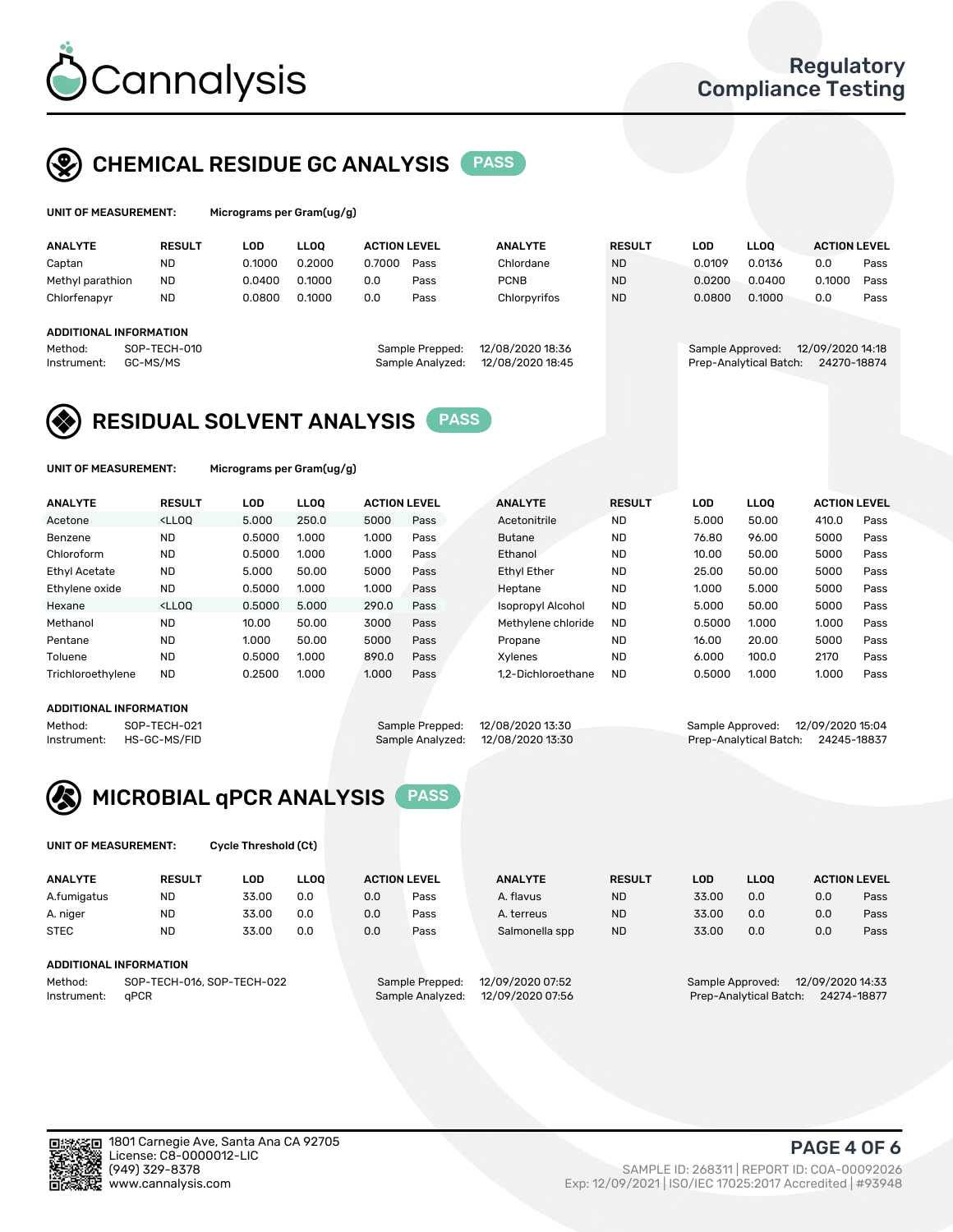

 $U$ UNIT OF MEASUREMENT: Micrograms per Gram(ug/g)



| <b>ANALYTE</b>                                                                                                                                                   | <b>RESULT</b>                                                                                                                                                                | LOD    | <b>LLOO</b> | <b>ACTION LEVEL</b> |      | <b>ANALYTE</b> | <b>RESULT</b>                                                                   | <b>LOD</b>       | <b>LLOO</b>            | <b>ACTION LEVEL</b>             |      |
|------------------------------------------------------------------------------------------------------------------------------------------------------------------|------------------------------------------------------------------------------------------------------------------------------------------------------------------------------|--------|-------------|---------------------|------|----------------|---------------------------------------------------------------------------------|------------------|------------------------|---------------------------------|------|
| Arsenic                                                                                                                                                          | <b>ND</b>                                                                                                                                                                    | 0.0200 | 0.0500      | 0.2000              | Pass | Cadmium        | <lloq< th=""><th>0.0050</th><th>0.0500</th><th>0.2000</th><th>Pass</th></lloq<> | 0.0050           | 0.0500                 | 0.2000                          | Pass |
| Lead                                                                                                                                                             | <lloo< th=""><th>0.0100</th><th>0.0500</th><th>0.5000 Pass</th><th></th><th>Mercury</th><th><b>ND</b></th><th>0.0030</th><th>0.0500</th><th>0.1000</th><th>Pass</th></lloo<> | 0.0100 | 0.0500      | 0.5000 Pass         |      | Mercury        | <b>ND</b>                                                                       | 0.0030           | 0.0500                 | 0.1000                          | Pass |
| <b>ADDITIONAL INFORMATION</b><br>12/08/2020 14:03<br>SOP-TECH-013<br>Sample Prepped:<br>Method:<br>12/09/2020 09:21<br>Sample Analyzed:<br>ICP-MS<br>Instrument: |                                                                                                                                                                              |        |             |                     |      |                |                                                                                 | Sample Approved: | Prep-Analytical Batch: | 12/09/2020 13:16<br>24231-18880 |      |
| <b>MYCOTOXINS ANALYSIS</b><br><b>PASS</b>                                                                                                                        |                                                                                                                                                                              |        |             |                     |      |                |                                                                                 |                  |                        |                                 |      |
| Micrograms per Kilogram(ug/kg)<br>UNIT OF MEASUREMENT:                                                                                                           |                                                                                                                                                                              |        |             |                     |      |                |                                                                                 |                  |                        |                                 |      |

| <b>ANALYTE</b>          | <b>RESULT</b> | LOD   | <b>LLOO</b> | <b>ACTION LEVEL</b> |      | <b>ANALYTE</b> | <b>RESULT</b> | LOD   | <b>LLOO</b> | <b>ACTION LEVEL</b> |
|-------------------------|---------------|-------|-------------|---------------------|------|----------------|---------------|-------|-------------|---------------------|
| Aflatoxin B1            | ND            | 1.000 | 2.000       |                     | N/A  | Aflatoxin B2   | <b>ND</b>     | 2.000 | 5.000       | N/A                 |
| Aflatoxin G1            | <b>ND</b>     | 2.000 | 5.000       |                     | N/A  | Aflatoxin G2   | <b>ND</b>     | 2.000 | 5.000       | N/A                 |
| <b>Total Aflatoxins</b> | <b>ND</b>     | 10.00 | 14.00       | 20.00               | Pass | Ochratoxin A   | <b>ND</b>     | 1.000 | 2.000       | 20.00<br>Pass       |
|                         |               |       |             |                     |      |                |               |       |             |                     |
| ADDITIONAL INFORMATION  |               |       |             |                     |      |                |               |       |             |                     |

#### Method: SOP-TECH-020 Sample Prepped: 12/08/2020 16:46 Sample Approved: 12/09/2020 15:26 Instrument: LC-MS/MS Sample Analyzed: 12/08/2020 16:47 Prep-Analytical Batch: 24255-18854

## FILTH & FOREIGN MATERIAL ANALYSIS PASS

|  | UNIT OF MEASUREMENT: |  |
|--|----------------------|--|
|  |                      |  |

Filth and Foreign Matter (%, #/3g)

| <b>ANALYTE</b>                   | <b>RESULT</b> | LOD | <b>LLOO</b>                         | <b>ACTION LEVEL</b> |                  | <b>ANALYTE</b>   | <b>RESULT</b>                        | LOD | <b>LLOO</b>            | <b>ACTION LEVEL</b> |      |
|----------------------------------|---------------|-----|-------------------------------------|---------------------|------------------|------------------|--------------------------------------|-----|------------------------|---------------------|------|
| IF RH ME                         | <b>ND</b>     | 0.0 | 0.0                                 | 1.000               | Pass             | <b>IFM</b>       | <b>ND</b>                            | 0.0 | 0.0                    | 25.00               | Pass |
| Mold                             | ND.           | 0.0 | 0.0                                 | 25.00               | Pass             | <b>SSCD</b>      | <b>ND</b>                            | 0.0 | 0.0                    | 25.00               | Pass |
|                                  |               |     |                                     |                     |                  |                  |                                      |     |                        |                     |      |
| ADDITIONAL INFORMATION           |               |     |                                     |                     |                  |                  |                                      |     |                        |                     |      |
| SOP-TECH-009<br>Method:          |               |     | 12/08/2020 14:43<br>Sample Prepped: |                     |                  |                  | 12/08/2020 14:45<br>Sample Approved: |     |                        |                     |      |
| Instrument:<br>Visual Inspection |               |     |                                     |                     | Sample Analyzed: | 12/08/2020 14:43 |                                      |     | Prep-Analytical Batch: | 24250-18843         |      |